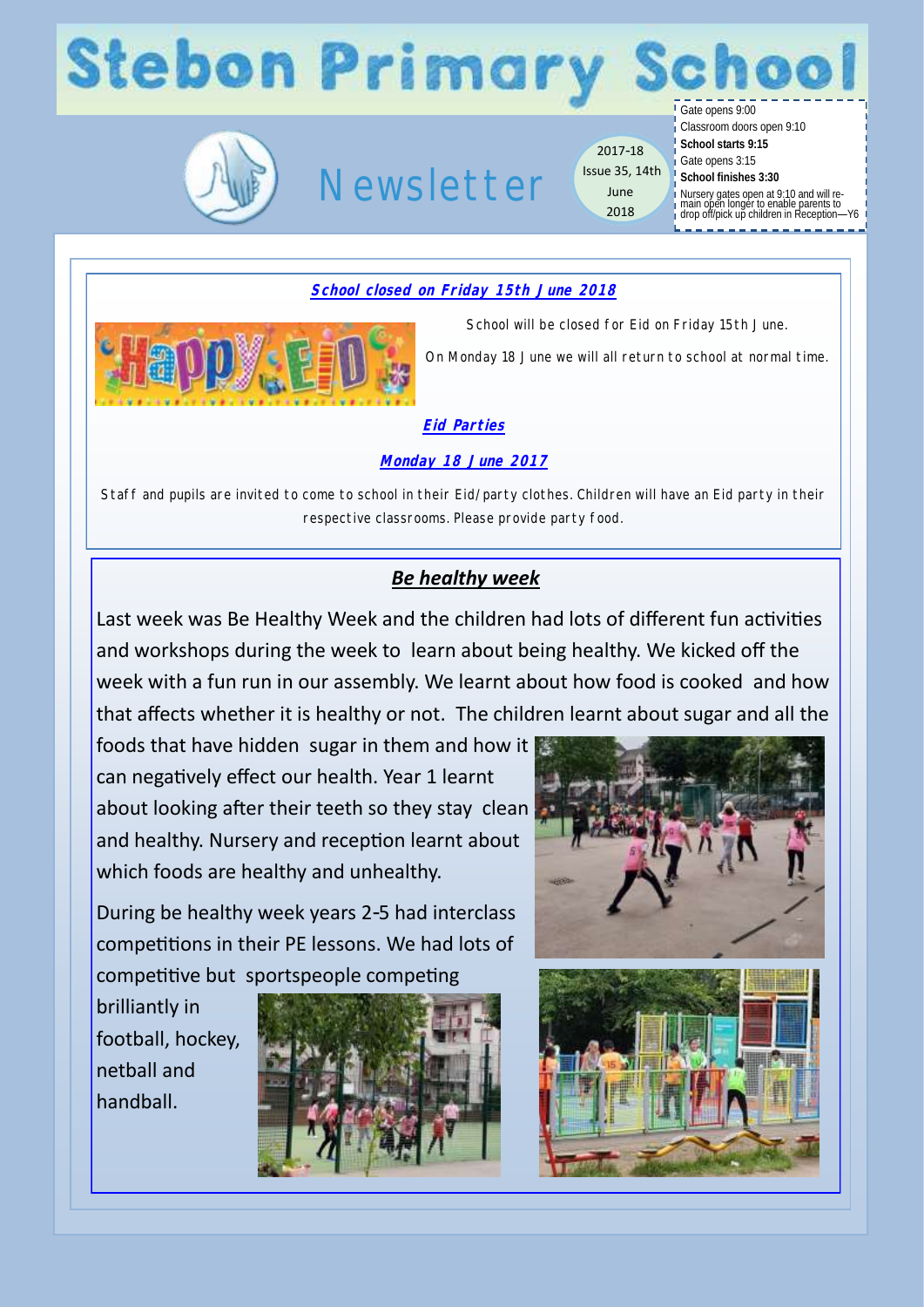## **Stebon Primary** Gate opens 9:00



# Newsletter

2017-18 Issue 35, 14th June 2018

Classroom doors open 9:10 **School starts 9:15** Gate opens 3:15 **School finishes 3:30** Nursery gates open at 9:10 and will re-main open longer to enable parents to drop off/pick up children in Reception—Y6

## **Stebon Sports day 8th June 2018**

On Friday 8th June, Year 1 to 6 went to Mile End Stadium for Sports day. We had children running in races both over long and short distances, Javelin, shot put, tennis ball and chest throws as well as long jumps and triple jumps too. We had lots of parent come to support their children so thank you parents we hope you had a lovely day.



Year 2 have been practicing their teamwork skills, including listening and sharing ideas as part of their Enabling Enterprise week project to develop a cafe. They have also been practicing their violins in preparation for the concert next week.



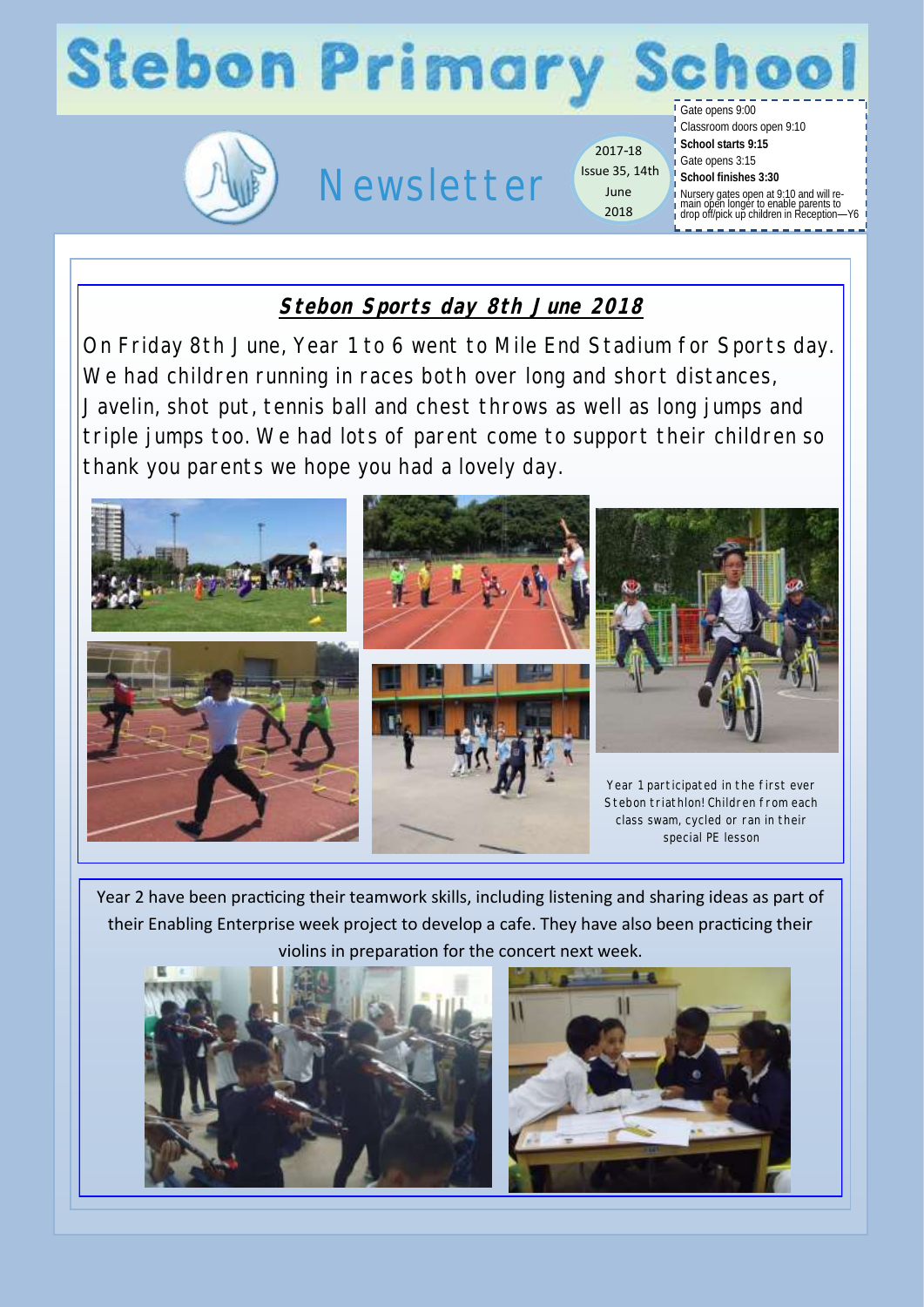# **Stebon Primary School**

Gate opens 9:00



## Newsletter

**Issue 35, 14th** School finishes 3:30 2017-18 June 2018

Classroom doors open 9:10

**School starts 9:15** Gate opens 3:15

Nursery gates open at 9:10 and will re-main open longer to enable parents to drop off/pick up children in Reception—Y6

#### A special enterprise challenge day where children worked in teams to create new sports.





Martin Luther King class enjoyed inventing their own sports and testing them out in the playground as part of the Enabling Enterprise project!



#### *Year 4 Architecture project*

As part of their architecture project, how could people get from one place to another in our shared city? Children's ideas revolved around cycle routes, green paths, river travel... zip wires.....hot air balloons......Year 4 began making the models that will make up their *Shared City*. Our brilliant architect mentors from Lipton Plant joined the session to help us make buildings that are both structurally strong and structurally beautiful.



## **STEBON PRIMARY SCHOOL**

### **Term Dates 2017-18**

INSET (SCHOOL CLOSED) Monday 4<sup>th</sup> September & Tuesday 5<sup>th</sup> September 2017 **School Open: Weds 6th September – Friday 20th October 2017** Half term: Monday 23<sup>rd</sup> October - Friday 27<sup>th</sup> October 2017 **School Open: Monday 30th October – Weds 20th December 2017**  INSET (SCHOOL CLOSED) Friday 3rd November 2017 Christmas Holiday: Thursday 21<sup>st</sup> Dec 2017 - Tuesday 2<sup>nd</sup> January 2018 **School Open: Weds 3rd January– Friday 9th February 2018** Half term: Monday 12<sup>th</sup> February - Friday 16<sup>th</sup> February 2018 **School Open: Monday 19th February – Thursday 29th March 2018** Spring Holiday: Friday 30<sup>th</sup> March - Friday 13<sup>th</sup> April 2018 **School Open: Monday 16th April – Friday 25th May 2018** May Bank Holiday: Monday 7<sup>th</sup> May 2018 Half term: Monday 28<sup>th</sup> May 2018 - Friday 1<sup>st</sup> June 2018 **School Open: Monday 4th June – Tuesday 24th July 2018** INSET (SCHOOL CLOSED) Friday 20<sup>th</sup> July, Monday 23<sup>rd</sup> July & Tuesday 24<sup>th</sup> July 2018

The School will be closed on 15 June 2018 for Eid